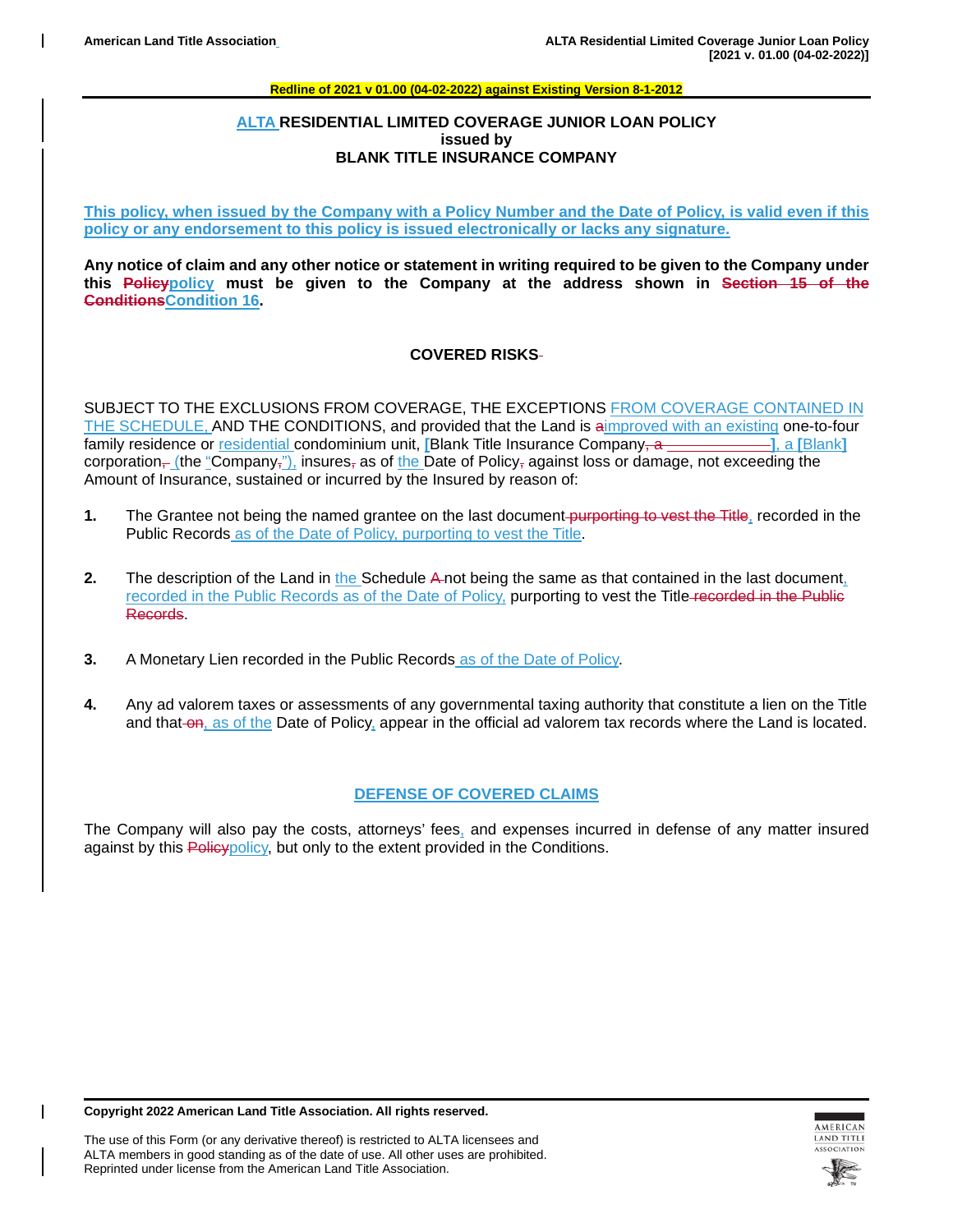**[**Witness clause optional**]**

# **BLANK TITLE INSURANCE COMPANY**

**By: \_\_\_\_\_\_\_\_\_\_\_\_\_\_\_\_\_\_\_\_\_\_\_\_\_\_\_\_\_\_\_ [Authorized Signatory]**

**By: \_\_\_\_\_\_\_\_\_\_\_\_\_\_\_\_\_\_\_\_\_\_\_\_\_\_\_\_\_\_\_**

**[Authorized Signatory]**

**BY: PRESIDENT**

**BY: SECRETARY**

**Copyright 2022 American Land Title Association. All rights reserved.**

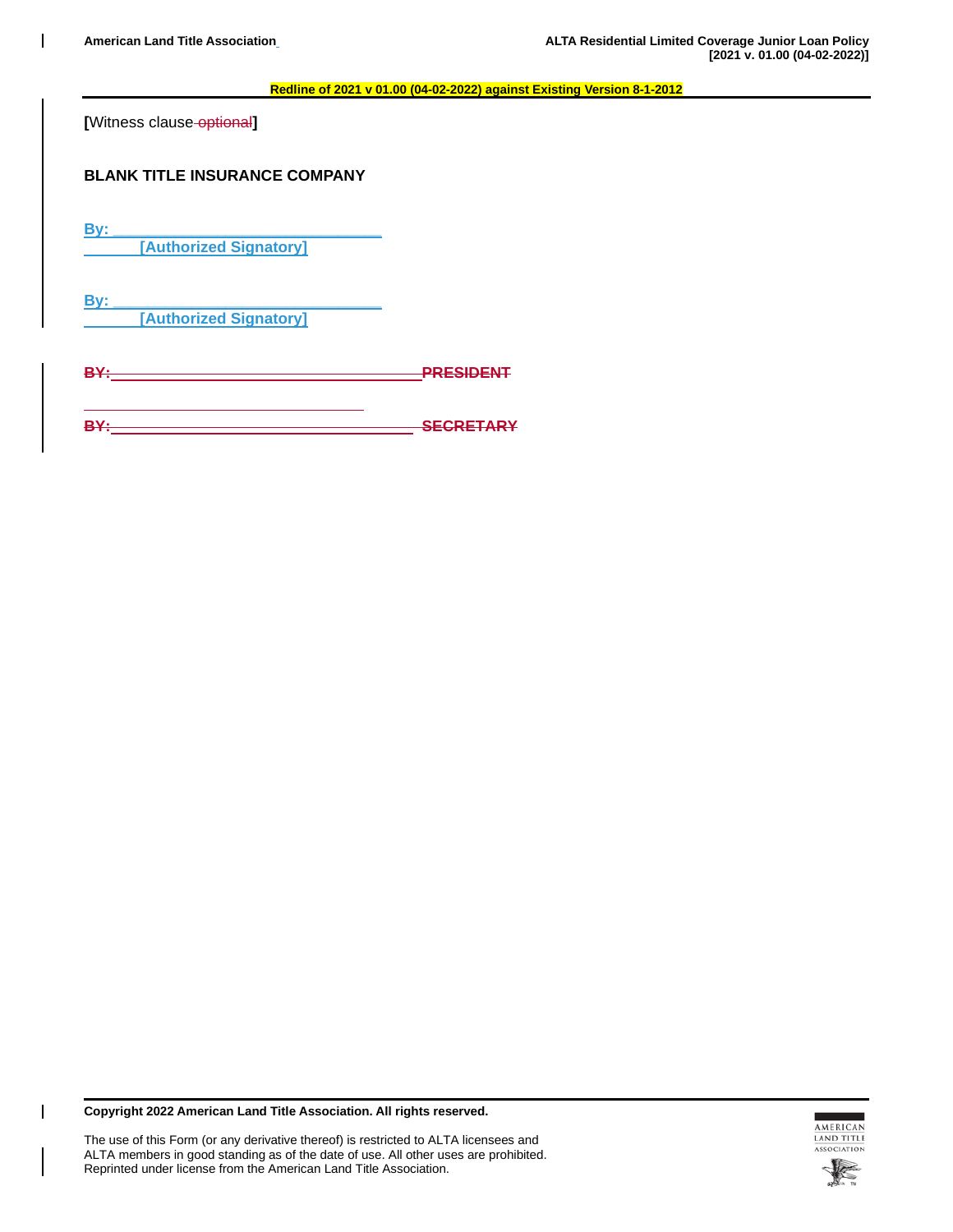## **EXCLUSIONS FROM COVERAGE**

The following matters are excluded from the coverage of this policy, and the Company will not pay loss or damage, costs, attorneys' fees, or expenses that arise by reason of:

- **1.** Any invalidity, unenforceability, or ineffectiveness of the Identified Mortgage.
- **2.** Any lien on the Title for real estate taxes or assessments imposed or collected by governmental authority that becomes due and payable after the Date of Policy. Exclusion 2 does not modify or limit the coverage provided under Covered Risk 4.
- **3.** Defects, liens, encumbrances, adverse claims or other matters:
	- a. created, suffered, assumed or agreed to by the Insured Claimant;
	- b. Known to the Insured Claimant, whether or not disclosed in the Public Records;
	- c. resulting in no loss or damage to the Insured Claimant; or
	- d. recorded or filed in the Public Records subsequent to the Date of Policy.

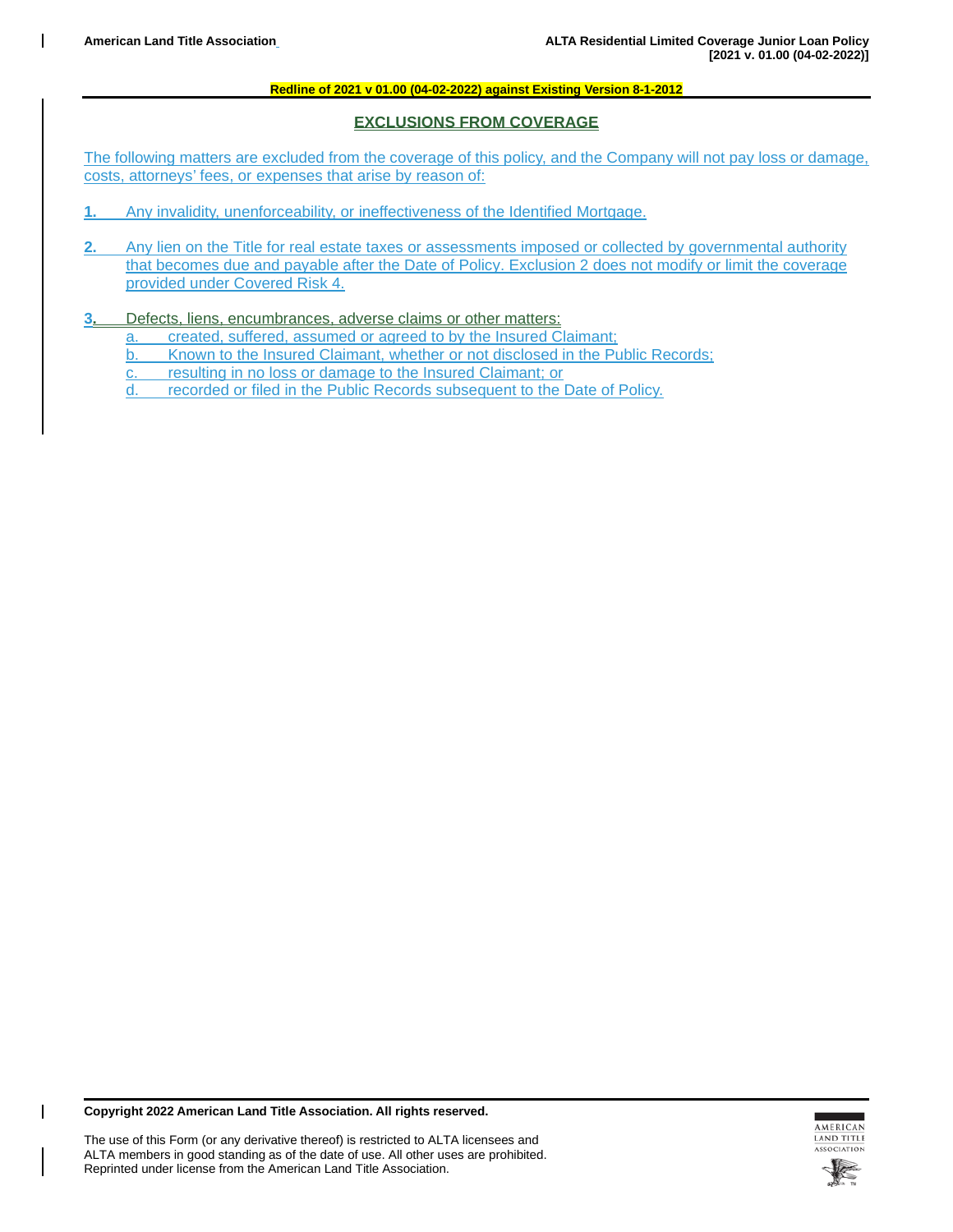**[**Transaction Identification Data, for which the Company assumes no liability as set forth in Condition 9.e.: Issuing Agent: Issuing Office: Issuing Office's ALTA® Registry ID: Loan ID Number: Issuing Office File Number: Property Address:**]**

### **SCHEDULE** A

Name and Address of Title Insurance Company:

| Policy No.                 |     | [Pramin,m:<br><del>.]</del> Number:<br><del>ir iomann. v</del> |  |
|----------------------------|-----|----------------------------------------------------------------|--|
| Amount of Insurance: \$    |     | Date of Policy: [Premium: \$                                   |  |
| <b>NameDate of Policy:</b> | ſat | a.m./p.m.                                                      |  |

**1.** The Insured is:

- **2.** Grantee:
- **3.** The Land referred to in this policy is described as follows:

### **EXCEPTIONS**

**Some historical land records contain discriminatory covenants that are illegal and unenforceable by law. If a document identified as an Exception or otherwise referred to in this policy contains a provision that, under applicable law, illegally discriminates against a class of individuals based upon personal characteristics such as race, color, religion, sex, sexual orientation, gender identity, familial status, disability, national origin, or any other legally protected class, then that illegal provision is repudiated and not published or republished.**

This policy does not insure against loss or damage (and the Company will not pay costs, attorneys' fees or expenses) which arise by reason of resulting from the following matters:

### **[TAX INFORMATION]**

#### EXCLUSIONS FROM COVERAGE

The following matters are expressly excluded from the coverage of

**[**1. Insert tax exception(s)**]**

**[**Insert signature block for issuing office**]**

**Copyright 2022 American Land Title Association. All rights reserved.**



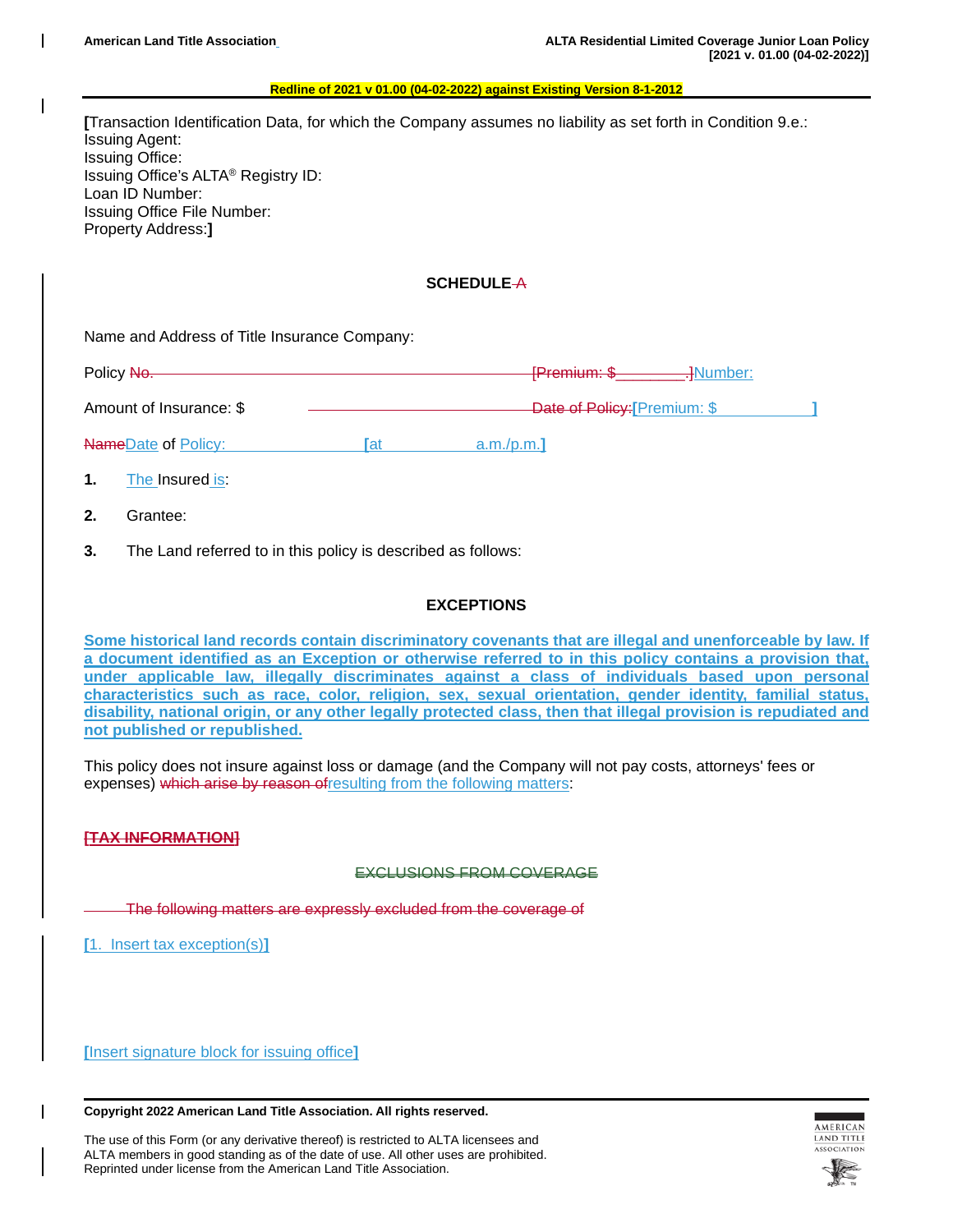### **CONDITIONS**

### **1.** DEFINITIONS OF TERMS

In this policy, the following terms have the meanings given to them below. Any defined term includes both the singular and the Company will not pay loss or damage, costs, attorneys' feesplural, as the context requires:

a. **"Affiliate": An Entity:** 

- i. that is wholly owned by the Insured;
- ii. that wholly owns the Insured; or
- iii. if that Entity and the Insured are both wholly owned by the same person or expenses which arise by reasonEntity.
- "Amount of Insurance": The Amount of: Insurance stated in the Schedule, as may be decreased by Condition 10; or increased or decreased by endorsements to this policy.

1. Any invalidity, unenforceability or ineffectiveness of the Insured's Mortgage.

- 2
- c. "Consumer Protection Law": Any law regulating trade, lending, credit, sale, and debt collection practices involving consumers; any consumer financial law; or any other law relating to truth-inlending, predatory lending, or a borrower's ability to repay a loan.
- d. "Date of Policy": The Date of Policy **.**Defects, liens, encumbrances, adverse claims or other matters:

a. created, suffered, assumed or agreed to by the Insured Claimant;

b. known to the Insured Claimant whether or not disclosed in the Public Records;

resulting in no loss or damage to the Insured Claimant; or

d. recorded or filed in the Public Records subsequent to.

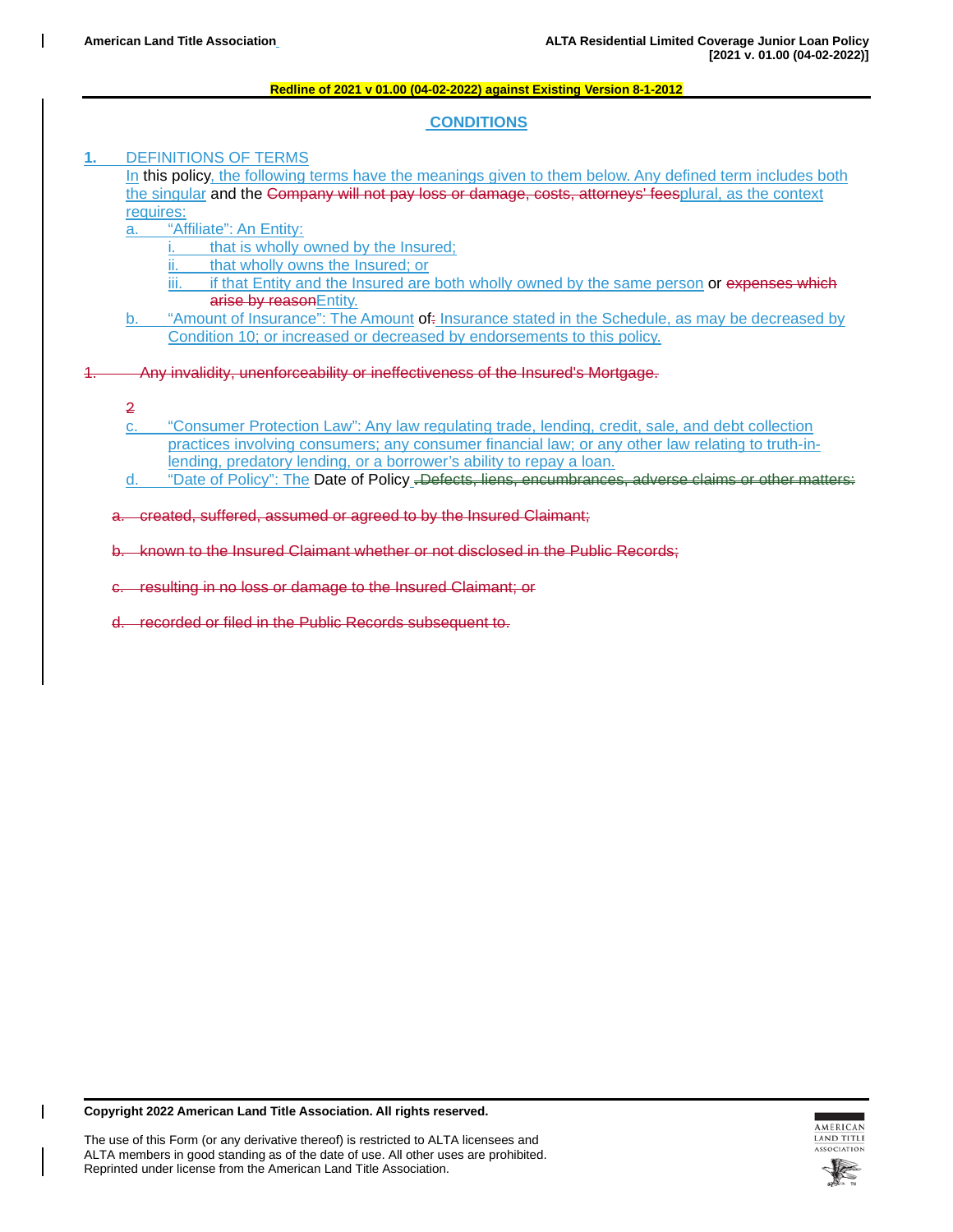#### CONDITIONS

**DEFINITION OF TERMS** 

The following terms when used in this policy mean:

- (a) "Amount of Insurance": The amount stated in Schedule A.
- (b) "Date of Policy": The date designated as "Date of Policy" inthe Schedule-A.-.
- $\left\langle \Theta \right\rangle$
- e. "Entity": A corporation, partnership, trust, limited liability company, or other similar legal entityentity authorized by law to own title to real property in the State where the Land is located.
- f. "Government Mortgage Agency or Instrumentality": Any government agency or instrumentality that is the owner of the Indebtedness, an insurer, or a guarantor under an insurance contract or guaranty insuring or guaranteeing the Indebtedness, or any part of it, whether named as an Insured or not.
- g. "Grantee": The Grantee designatedidentified in the Schedule-A.
- h. "Indebtedness": TheAny obligation if secured by the Insured'sIdentified Mortgage. Including one including an obligation evidenced by electronic means authorized by law, and if. If that obligation is the payment of a debt, the Indebtedness is- $\frac{1}{2}$ 
	- the sum of:
		- the amount of the
		- (a). principal disbursed if secured byas of the Insured's Mortgage; Date of Policy;
		- (b). provided that an ALTA JR 2 Endorsement to this Policy is issued, principal disbursed subsequent to the Date of Policy, but only to the extent of the coverage in the ALTA JR 2 Endorsement;
		- (c). interest on the loan;

(i)the prepayment premiums, exit fees, and other similar fees or penalties allowed by law;

## the

(d). expenses of foreclosure and any other costs of enforcement;

# but the Indebtedness is

- (e). advances for insurance premiums;
- (f). advances to assure compliance with law or to protect the validity, enforceability, or priority of the lien of the Identified Mortgage before the acquisition of the estate or interest in the Title; including, but not limited to:
	- (1). real estate taxes and assessments imposed by a governmental taxing authority, and
	- (2). regular, periodic assessments by a property owners' association; and
- (g). advances to prevent deterioration of improvements before the Insured's acquisition of the Title, but
- reduced by the totalsum of all payments and by any amountamounts forgiven by an Insured.

### i. "Insured":

- (a). The Insured named in Item 1 of the Schedule  $A$  if it is the owner of the Indebtedness and each successor in ownershipor future owner of the Indebtedness, except a other than an Obligor, if the named Insured or future owner of the Indebtedness owns the Indebtedness, the Title, or an estate or interest in the Land as provided in Condition 2, but only to the extent the named Insured or the future owner either:
	- (1). owns the Indebtedness for its own account or as a trustee or other fiduciary, or (2). owns the Title after acquiring the Indebtedness;
	- (b). the person or Entity who has "control" of the "transferable record," if the Indebtedness is evidenced by a "transferable record," as defined by applicable electronic transactions law;
	- (c). the successor to the Title of an Insured resulting from dissolution, merger, consolidation, distribution, or reorganization;

#### **Copyright 2022 American Land Title Association. All rights reserved.**



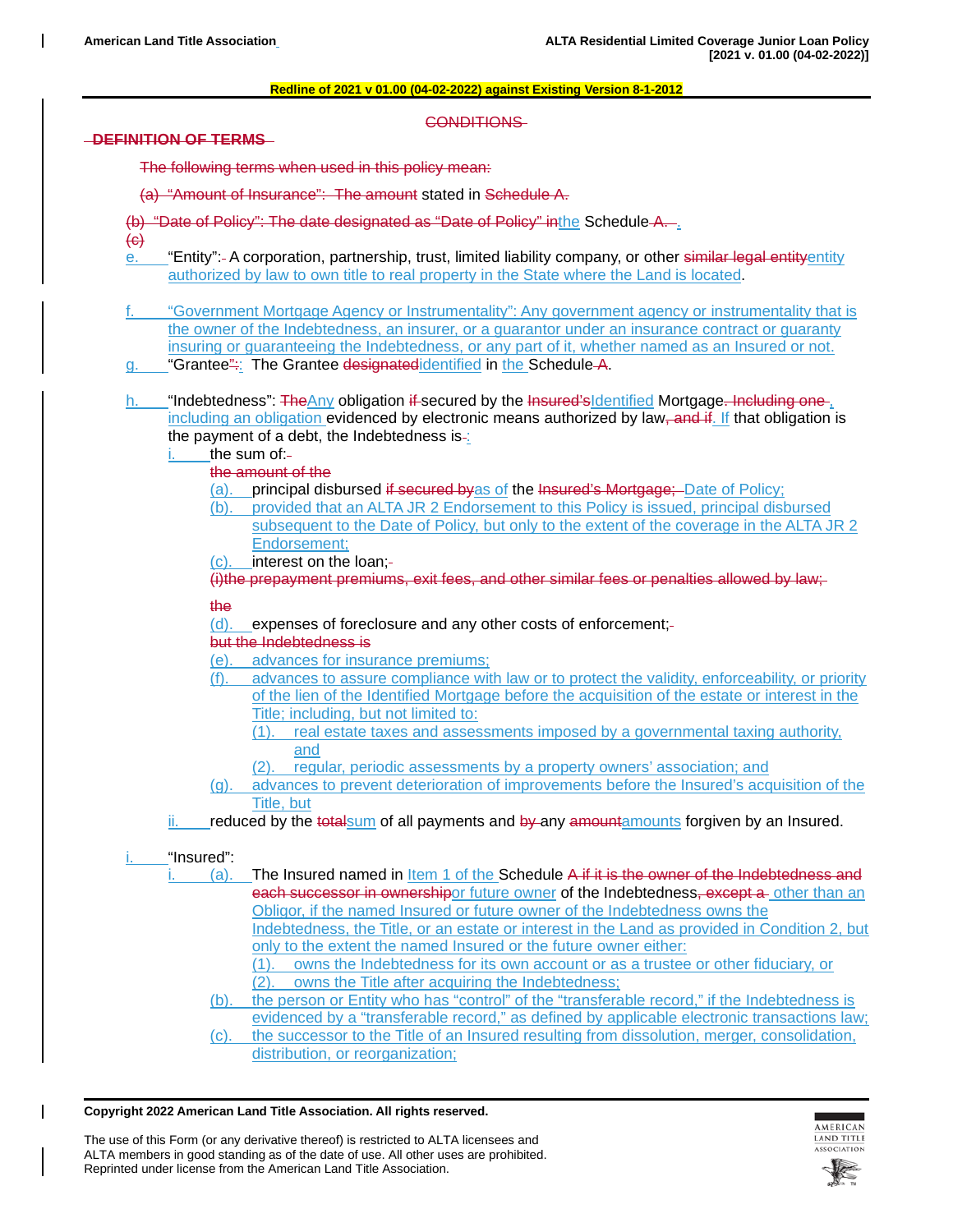- (d). the successor who is an obligor, reserving, however, to the Title of an Insured resulting from its conversion to another kind of Entity;
- (e). the grantee of an Insured under a deed or other instrument transferring the Title, if the grantee is an Affiliate;
- (f). an Affiliate that acquires the Title through foreclosure or deed in lieu of foreclosure of the Identified Mortgage; or
- (g). any Government Mortgage Agency or Instrumentality.
- ii. With regard to Conditions 1.i.i.(a). and 1.i.i.(b)., the Company reserves all rights and defenses as to any successor that the Company would have had against any predecessor Insured. unless the successor acquired the Indebtedness as a purchaser for value without Knowledge of the asserted defect, lien, encumbrance, adverse claim, or other matter insured against by this policy.
- iii. With regard to Conditions 1.i.i.(c)., 1.i.i.(d)., 1.i.i.(e)., and 1.i.i.(f)., the Company reserves all rights and defenses as to any successor or grantee that the Company would have had against any predecessor Insured.
- "Insured Claimant": ": An Insured claiming loss or damage. arising under this policy.

# $(h)$  "Insured's

- "Identified Mortgage": -The Mortgage describedidentified in JR1. the ALTA JR 1 Endorsement to this policy.
- "Knowledge"" or ""Known": ": Actual knowledge, or actual notice, but not constructive knowledge or notice that may be imputed to an Insuredimparted by reason of the Public Records or any other records that impart constructive notice of matters affecting the Title. .
- m. "Land": ": The land described in Item 3 of the Schedule A, and affixed improvements located on that land at the Date of Policy that by State law constitute real property.- The term ""Land" does not include any property beyond the lines of the areathat described in the Schedule-A, nor any right, title, interest, estate, or easement in any abutting streets, roads, avenues, alleys, lanes, waysstreet, road, avenue, alley, lane, right-of-way, body of water, or waterways. waterway.
- n. "Mortgage": Mortgage": A mortgage, deed of trust, trust deed, security deed, or other real property security instrument, including one evidenced by electronic means authorized by law.
- o. "Monetary Lien": Any Mortgage, deed of trust, judgment lien or other lien affecting the Title securing the obligation to pay money, but not including any lien created in any easement, covenant, condition, restriction, or declaration of condominium or planned unit development, except to the extent that a separate notice of enforcement of a specific delinquent charge or assessment affecting the Title has been recorded in the Public Records.
- p. "Obligor": A person or Entity that is or becomes a maker, borrower, or guarantor as to all or part of the Indebtedness or other obligation secured by the Identified Mortgage. A Government Mortgage Agency or Instrumentality is not an Obligor.
- q. "Public Records": Records": The recording or filing system established under stateState statutes in effect at the Date of Policy for the purpose of impartingunder which a document must be recorded or filed to impart constructive notice of matters relating to real propertythe Title to purchasersa purchaser for value and without Knowledge. The term "Public Records" does not include any other recording or filing system, including any pertaining to environmental remediation or protection, planning, permitting, zoning, licensing, building, health, public safety, or national security matters.
- r. "State": The state or commonwealth of the United States within whose exterior boundaries the Land is located. The term "State" also includes the District of Columbia, the Commonwealth of Puerto Rico, the U.S. Virgin Islands, and Guam.
- s. "Title":- The estate or interest described in Schedule A. in the Land purported to be vested in the Grantee.
- **2.** CONTINUATION OF **INSURANCE**COVERAGE

**Copyright 2022 American Land Title Association. All rights reserved.**

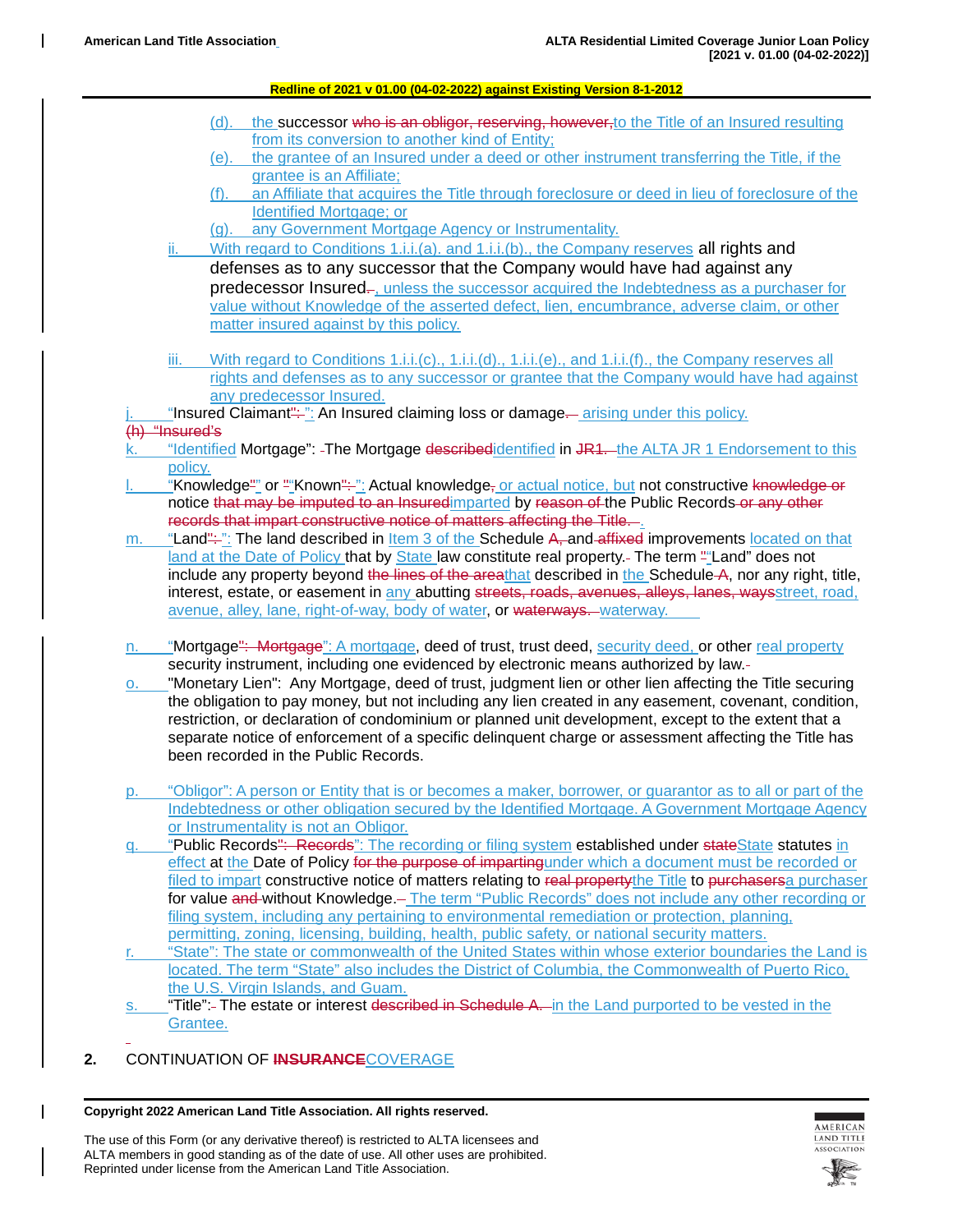The coverage of this This policy shall continue in forcecontinues as of the Date of Policy in favor of an Insured after the Insured's acquisition of the Title by an Insured-either through foreclosure of the lien of the Insured's Mortgage or or deed in lieu of foreclosure. of the lien of the Identified Mortgage. Except as provided in Condition 2, this policy terminates and ceases to have any further force or effect after the Insured conveys the Title. This policy does not continue in force or effect in favor of any person or Entity that is not the Insured.

### 3. NOTICE OF CLAIM TO BE GIVEN BY INSURED CLAIMANT

The Insured shallmust notify the Company promptly in writing (i) in case if the Insured has Knowledge of any litigation as set forth in Section 5 of these Conditions, (ii) in case Knowledge shall come to an Insured of any claim that might cause loss or damageor other matter for which the Company may be liable by virtue ofunder this policy. If the Company is prejudiced by the failure of the Insured Claimant to provide prompt notice, the Company's Company's liability to the Insured Claimant under the this policy shall beis reduced to the extent of the prejudice.

**Copyright 2022 American Land Title Association. All rights reserved.**

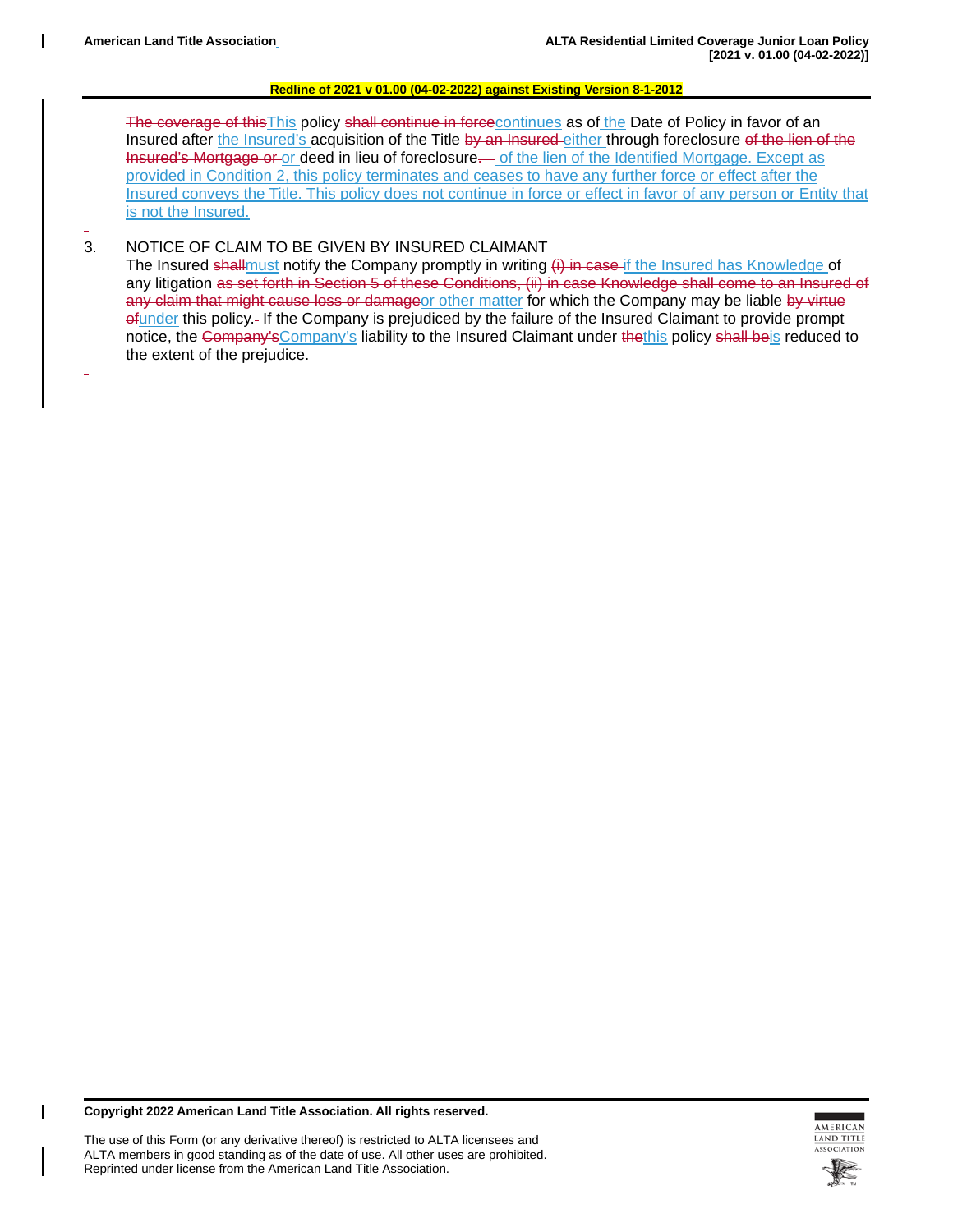### **4.** PROOF OF LOSS

In the event the Company is unable to determine the amount of loss or damage, theThe Company may, at its option, require as a condition of payment that the Insured Claimant furnish a signed proof of loss. The proof of loss must describe the defect, lien, encumbrance, adverse claim, or other matter insured against by this policy that constitutes the basis of loss or damage and shallmust state, to the extent possible, the basis of calculating the amount of the loss or damage.

## **5.** DEFENSE AND PROSECUTION OF ACTIONS

- a. Upon written request by the Insured<sub>r</sub> and subject to the options contained in Section 6 of these ConditionsCondition 7, the Company, at its own cost and without unreasonable delay, shallwill provide for the defense of an Insured in litigation in which any third party asserts a claim covered by this policy adverse to the Insured. This obligation is limited to only those stated causes of action alleging matters insured against by this policy.- The Company shall havehas the right to select counsel of its choice (subject to the right of the Insured to object for reasonable cause) to represent the Insured as to those stated covered causes of action. It shall The Company is not be liable for and will not pay the fees of any other counsel. The Company will not pay any fees, costs, or expenses incurred by the Insured in the defense of those causes any cause of action that allegealleges matters not insured against by this policy.
- b. The Company shall havehas the right, in addition to the options contained in Section 6 of these ConditionsCondition 7, at its own cost, to institute and prosecute any action or proceeding or to do any other act that, in its opinion, may be necessary or desirable to prevent or reduce loss or damage to the Insured. The Company may take any appropriate action under the terms of this policy, whether or not it shall beis liable to the Insured. The Company's exercise of these rights shallis not be an admission of liability or waiver of any provision of this policy. If the Company exercises its rights under this subsection, Condition 5.b., it must do so diligently.-
- c. Whenever When the Company brings an action or asserts a defense as required or permitted by this policy, the Company may pursue the litigation to a final determination by a court of competenthaving jurisdiction, and it expressly. The Company reserves the right, in its sole discretion, to appeal any adverse judgment or order.

# **6.** DUTY OF INSURED CLAIMANT TO COOPERATE

When this policy permits or requires the Company to prosecute or provide for the defense of any action or proceeding and any appeals, the Insured will secure to the Company the right to prosecute or provide defense in the action or proceeding, including the right to use, at its option, the name of the Insured for this purpose.

When requested by the Company, the Insured, at the Company's expense, must give the Company all reasonable aid in:

securing evidence, obtaining witnesses, prosecuting or defending the action or proceeding, or effecting settlement; and

ii. any other lawful act that in the opinion of the Company may be necessary or desirable to establish the lien of the Identified Mortgage, as insured.

If the Company is prejudiced by any failure of the Insured to furnish the required cooperation, the Company's liability and obligations to the Insured under this policy terminate, including any obligation to defend, prosecute, or continue any litigation, regarding the matter requiring such cooperation.

b. The Company may reasonably require the Insured Claimant to submit to examination under oath by any authorized representative of the Company and to produce for examination, inspection, and copying, at such reasonable times and places as may be designated by the authorized representative of the Company, all records, in whatever medium maintained, including books, ledgers, checks, memoranda, correspondence, reports, e-mails, disks, tapes, and videos, whether bearing a date before or after the Date of Policy, that reasonably pertain to the loss or damage. Further, if requested by any authorized representative of the Company, the Insured Claimant must grant its permission, in writing, for any authorized representative of the Company to examine, inspect, and copy all the records in the custody or control of a third party that reasonably pertain to the loss or damage. No information designated in writing as confidential by the Insured Claimant provided to the Company

**Copyright 2022 American Land Title Association. All rights reserved.**



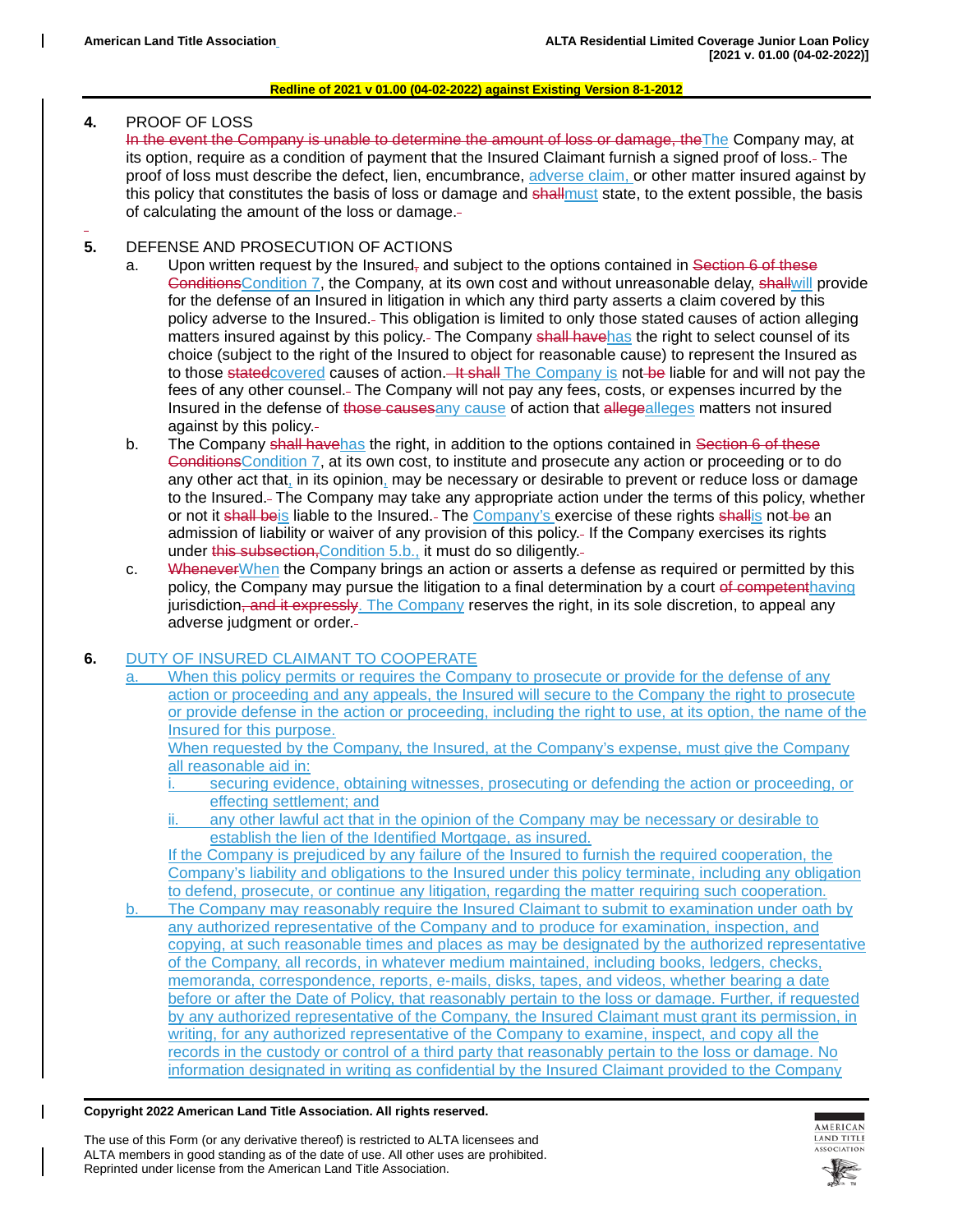pursuant to Condition 6 will be later disclosed to others unless, in the reasonable judgment of the Company, disclosure is necessary in the administration of the claim or required by law. Any failure of the Insured Claimant to submit for examination under oath, produce any reasonably requested information, or grant permission to secure reasonably necessary information from third parties as required in Condition 6.b., unless prohibited by law, terminates any liability of the Company under this policy as to that claim.

## **7.** OPTIONS TO PAY OR OTHERWISE SETTLE CLAIMS; TERMINATION OF LIABILITY

- In case of a claim under this policy, the Company shall havehas the following additional options:-
- a. *To Pay or Tender Payment of the Amount of Insurance or to Purchase the Indebtedness*. i. To pay or tender payment of the Amount of Insurance under this policy together with. In addition, the Company will pay any costs, attorneys' attorneys' fees, and expenses incurred by the Insured Claimant that were authorized by the Company up to the time of payment or tender of payment and that the Company is obligated to pay; or
	- ii. To purchase the Indebtedness for the amount of the Indebtedness on the date of purchase $\frac{1}{2}$ together with. In addition, the Company will pay any costs, attorneys' attorneys' fees, and expenses incurred by the Insured Claimant that were authorized by the Company up to the time of purchase and that the Company is obligated to pay.

WhenIf the Company purchases the Indebtedness, the Insured shallmust transfer, assign, and convey to the Company the Indebtedness and the InsuredIdentified Mortgage, together with any collateral security.

Upon the exercise by the Company of either of the optionsoption provided for in subsections (Condition 7.a)(i) or (ii), all., the Company's liability and obligations of the Company to the Insured under this policy<del>, other than to make the payment required in those subsections, shall</del> terminate, including any liability or obligation to defend, prosecute, or continue any litigation.

- b. *To Pay or Otherwise Settle* With*with Parties* Other Than*other than the Insured or* With*with the Insured Claimant*.
	- i. To pay or otherwise settle with other parties other than the Insured for or in the name of anthe Insured Claimant any claim insured against under this policy. . In addition, the Company will pay any costs, attorneys' attorneys' fees, and expenses incurred by the Insured Claimant that were authorized by the Company up to the time of payment and that the Company is obligated to pay; or
	- ii. To pay or otherwise settle with the Insured Claimant the loss or damage provided for under this policy<del>, together with</del>. In addition, the Company will pay any costs, attorneys attorneys' fees, and expenses incurred by the Insured Claimant that were authorized by the Company up to the time of payment and that the Company is obligated to pay.

Upon the exercise by the Company of either of the optionsoption provided for in subsections (Condition 7.b)(i) or (ii), the Company's Company's liability and obligations to the Insured under this policy for the claimed loss or damage, other than the payments required to be made, shall terminate, including any liability or obligation to defend, prosecute, or continue any litigation.

# **8.** CONTRACT OF INDEMNITY; DETERMINATION AND EXTENT OF LIABILITY

This policy is a contract of indemnity against actual monetary loss or damage sustained or incurred by thean Insured Claimant who has suffered loss or damage by reason of matters insured against by this policy. This policy is not an abstract of the Title, report of the condition of the Title, legal opinion, opinion of the Title, or other representation of the status of the Title. All claims asserted under this policy are based in contract and are restricted to the terms and provisions of this policy. The Company is not liable for any claim alleging negligence or negligent misrepresentation arising from or in connection with this policy or the determination of the insurability of the Title.

- a. The extent of liability of the Company for loss or damage under this policy shalldoes not exceed the least of:
	- i. the Amount of Insurance,;

#### **Copyright 2022 American Land Title Association. All rights reserved.**

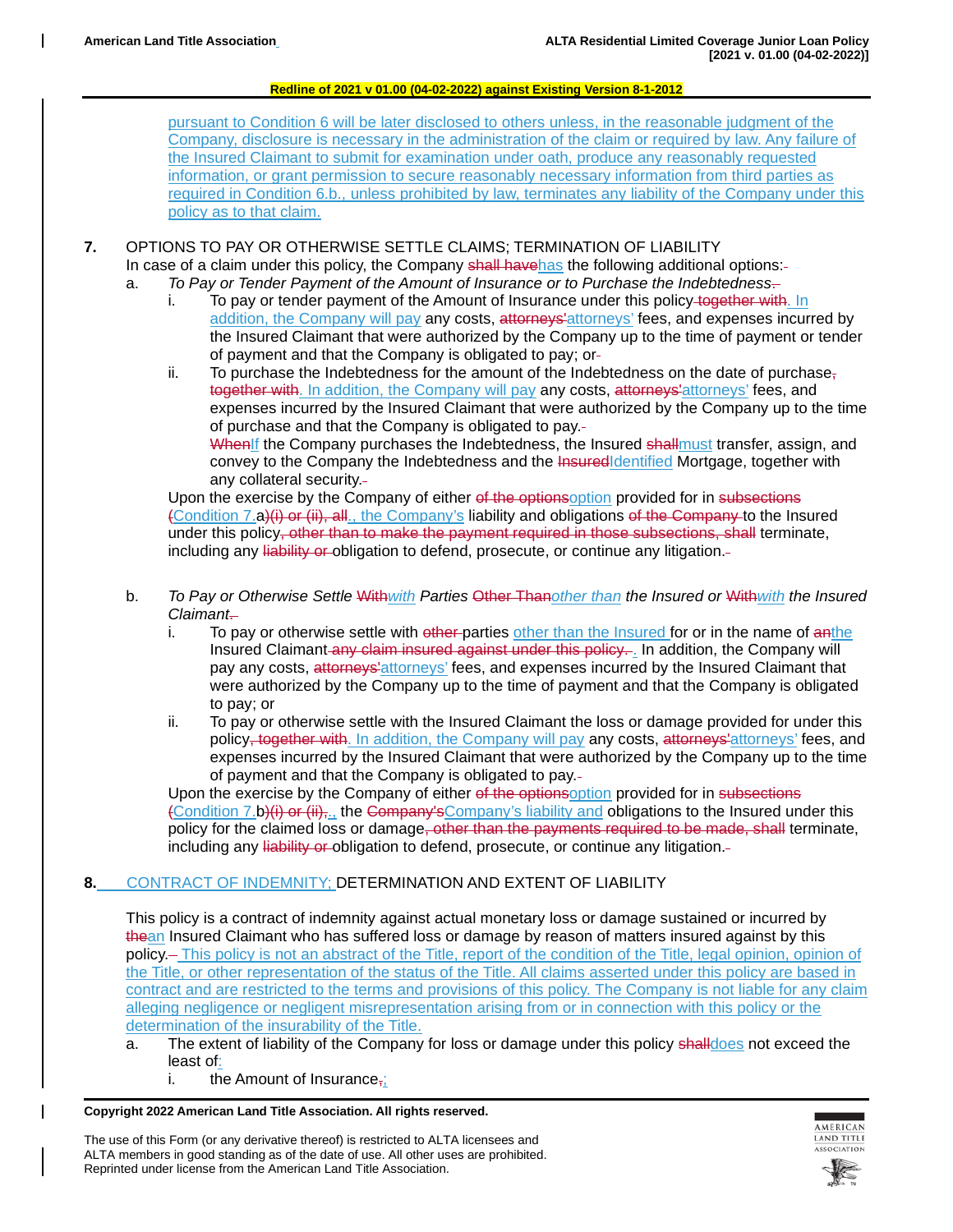- ii. the Indebtedness, or;
- iii. the difference between the fair market value of the Title without the matter, as insured against, and the fair market value of the Title subject to the matter insured against by this policy-; or
- $(b)$  In the event
- iv. if a Government Mortgage Agency or Instrumentality is the Insured has acquired Claimant, the amount it paid in the acquisition of the Title inor the manner described dentified Mortgage or in Section 2 of these Conditions then the extentsatisfaction of liability of its insurance contract or guaranty relating to the Title or the Company shall continue as set forthIdentified Mortgage.
- b. Fair market value of the Title in Section 7(a) Condition 8.a.iii. is calculated using either:
	- i. the date the Insured acquires the Title as a result of these Conditions a foreclosure or deed in lieu of foreclosure of the Identified Mortgage; or
	- ii. the date the lien of the Identified Mortgage is finally determined to be subject to a matter insured against by this policy.
- c. In addition to the extent of liability for loss or damage under  $\{\text{Conditions } 8.a\}$  and  $\{\text{b}\},\text{8.c.}$ , the Company will also pay those the costs, attorneys' attorneys' fees, and expenses incurred in accordance with SectionsConditions 5 and 7-of these Conditions. If the loss is caused by a lien insured against by this policy, the difference between the value of the estate or interest in the land encumbered by the insured's mortgage without the lien insured against and the value of that estate or interest subject to the lien insured against by this policy.

# **9.** LIMITATION OF LIABILITY

### If

a. The Company fully performs its obligations and is not liable for any loss or damage caused to the Insured if the Company removes anthe alleged matter insured against by a Covered Risk in this policy in a reasonably diligent manner. The Company may do so by any method, including litigation and the completion of any appeals, it shall have fully performed its obligations and shall not be liable for any loss or damage with respect to that matter. ...

### In the event

- b. The Company is not liable for loss or damage arising out of any litigation, including litigation by the Company or with the Company'sCompany's consent, the Company shall have no liability for loss or damage until there has beena State or federal court having jurisdiction makes a final, non-appealable determination by a court of competent jurisdiction, and disposition of all appeals, adverse to the Insured with respect to matterslien of the Identified Mortgage resulting from a matter insured against by this policy.
- c. The Company shallis not be liable for loss or damage to any insured the Insured for liability voluntarily assumed by the Insured in settling any claim or suit without the prior written consent of the Company.
- d. An Insured Claimant must own the Indebtedness or have acquired the Title at the time that a claim under this policy is paid.
- e. The Company is not liable for the content of the Transaction Identification Data, if any.

## **10.** REDUCTION OF INSURANCE; OR TERMINATION OF LIABILITY INSURANCE

- (a). All payments under this policy, except payment payments made for costs, attorneys attorneys' fees, and expenses, shall-reduce the Amount of Insurance by the amount of the payment.-
- (b). The voluntary satisfaction or release of the Insured'sIdentified Mortgage shall terminateterminates all liability of the Company, except as provided in Section Condition 2 of these Conditions....
- **11.** PAYMENT OF LOSS

**Copyright 2022 American Land Title Association. All rights reserved.**



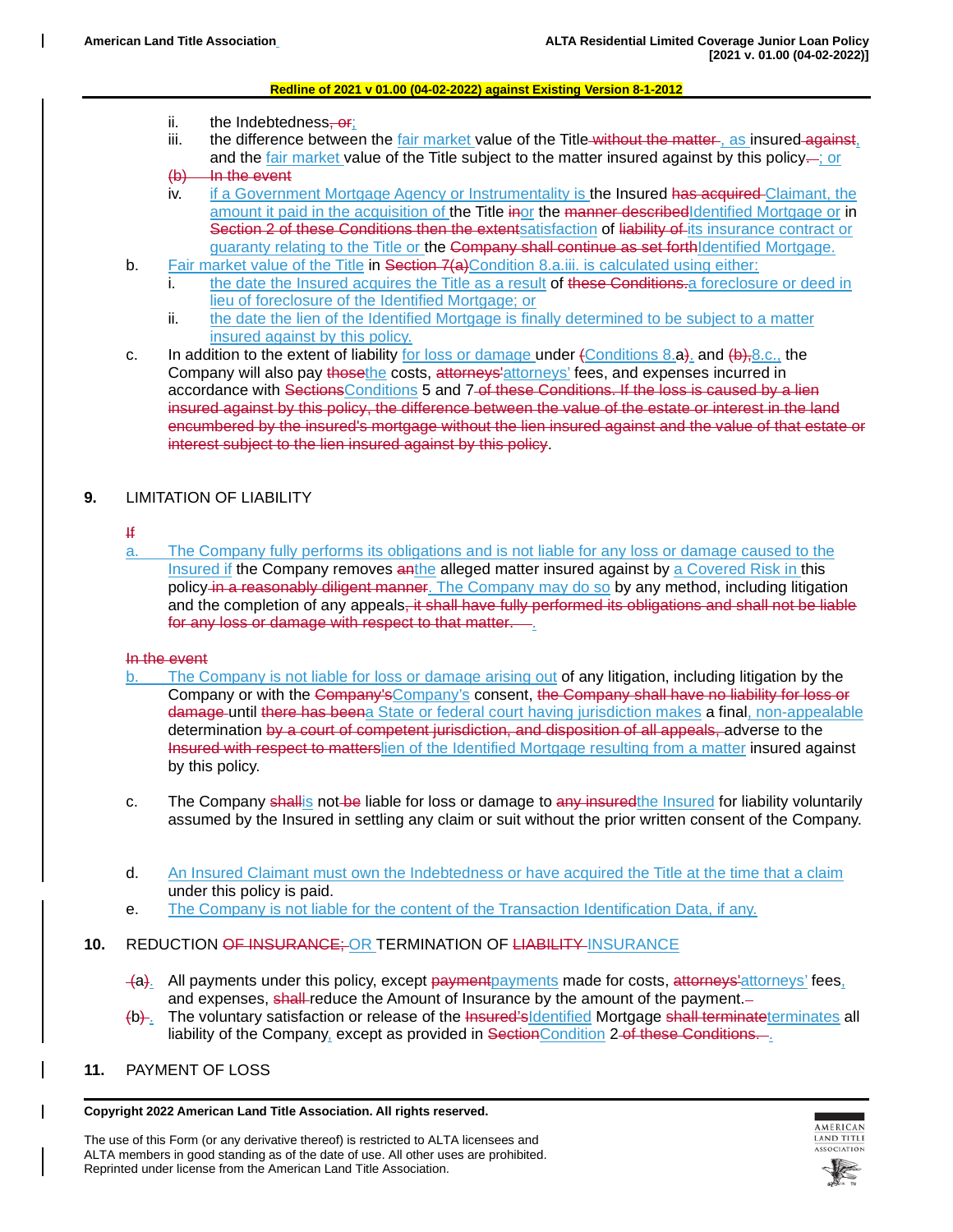When liability and the extent of loss or damage have been definitely fixedare determined in accordance with thesethe Conditions, the payment shall be madeCompany will pay the loss or damage within 30 days.

### **RIGHTS OF**

- **12.** COMPANY'S RECOVERY AND SUBROGATION RIGHTS UPON PAYMENT OR SETTLEMENT AND PAYMENT
	- (a) The Company's
	- a. *Company's Right to Recover*

# **Whenever**

- If the Company shall have settled settles and paidpays a claim under this policy, it shall beis subrogated and entitled to all the rights and remedies of the Insured Claimant -in the Title or Identified Mortgage and all other rights and remedies of the Insured Claimant in respect to the claim that the Insured Claimant has against any person, entity, or property to the fullest extent of permitted by law, but limited to the amount of any loss, costs, attorneys' attorneys' fees, and expenses paid by the Company.- If requested by the Company, the Insured Claimant shallmust execute documents to evidence the transfer to the Company of these rights and remedies. to the Company. The Insured Claimant shall permit permits the Company to sue, compromise, or settle in the name of the Insured Claimant and to use the name of the Insured Claimant in any transaction or litigation involving these rights and remedies.
- ii. If a payment on account of a claim does not fully cover the loss of the Insured Claimant, the Company shall deferdefers the exercise of its subrogation right to recover until after the Insured Claimant shall have recoveredfully recovers its loss.-
- () The Company's Rights Against Noninsured Obligors

### The

- b. *Company's* right of*Subrogation Rights against Obligors*
	- The Company's subrogation right includes the Insured's rights against non-insured obligorsObligors including the *Insured's* rights of the Insured to indemnities, guaranties, other policies of repayment under a note, indemnity, quaranty, warranty, insurance policy, or bonds, notwithstandingbond, despite any terms or conditions contained provision in those instruments that address addresses recovery or subrogation rights.

The Company's right of An Obligor cannot avoid the Company's subrogation shall not be avoided right by acquisition of the Insured Mortgage by an obligor who acquires the Insured Mortgageacquiring the Indebtedness as a result of an indemnity, guarantee, other policy of quaranty, warranty, insurance policy, or bond, and the obligor willor in any other manner. The Obligor is not be an Insured under this policy. The Company may not exercise its rights under Condition 12.b. against a Government Mortgage Agency or Instrumentality.

### **12. LIABILITY LIMITED TO THIS POLICY;**

- c. *Insured's Rights and Limitations*
	- i. The owner of the Indebtedness may release or substitute the personal liability of any debtor or guarantor, extend or otherwise modify the terms of payment, release a portion of the Title from the lien of the Identified Mortgage, or release any collateral security for the Indebtedness, if the action does not affect the enforceability or priority of the lien of the Identified Mortgage.
	- ii. If the Insured exercises a right provided in Condition 12.c.i. but has Knowledge of any matter insured against by this policy, the Company is required to pay only that part of the loss insured against by this policy that exceeds the amount, if any, lost to the Company by reason of the impairment by the Insured Claimant of the Company's subrogation right.

### **13.** POLICY ENTIRE CONTRACT

a. This policy together with all endorsements, if any, attached to it issued by the Company is the entire policy and contract between the Insured and the Company. In interpreting any provision of this policy, this policy shallwill be construed as a whole.-

**Copyright 2022 American Land Title Association. All rights reserved.**

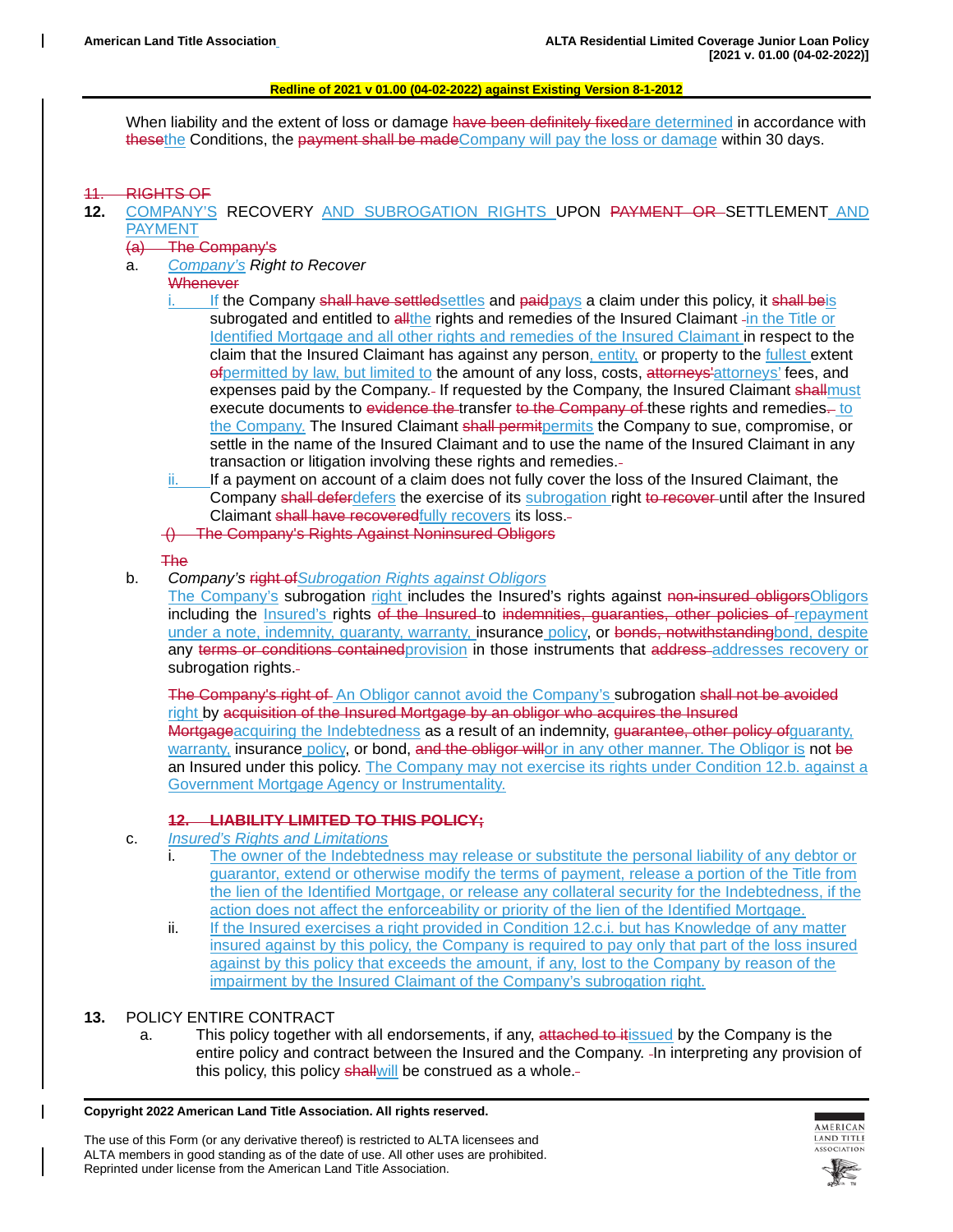(b) Any claim of loss or damage relating to the Covered Risks or any other matter shall be restricted to this policy.

### (c) Any amendment of or

This policy and any endorsement to this policy mustmay be in writing and authenticatedevidenced by anelectronic means authorized person, or expressly incorporated by Schedule A of this policy. by

#### $\frac{law.}{(d)}$ Each

- b. Any amendment of this policy must be by a written endorsement to this policy issued at any time is made a part of issued by the Company. To the extent any term or provision of an endorsement is inconsistent with any term or provision of this policy-and is subject to all of its terms and provisions. Except as, the term or provision of the endorsement controls. Unless the endorsement expressly states, it does not  $(i)$  modify any of the terms and provisions of the policy,  $(ii)$ 
	- i. modify any prior endorsement,  $\left\langle \frac{1}{111} \right\rangle$ <br>ii. extend the Date of Policy.  $\Theta f$
	- extend the Date of Policy,  $-$ or  $($
	- iii. insure against loss or damage exceeding the Amount of Insurance, or
	- iv. increase the Amount of Insurance.

### **14.** SEVERABILITY

In the event any provision of this policy, in whole or in part, is held invalid or unenforceable under applicable law, thethis policy shallwill be deemed not to include that provision or suchthe part held to be invalid, andbut all other provisions shallwill remain in full force and effect.

### **15.** CHOICE OF LAW; AND CHOICE OF FORUM

a. *Choice of Law*: The Insured acknowledges the

The Company has underwritten the risks covered by this policy and determined the premium charged therefore in reliance upon the State law affecting interests in real property and the State law applicable to the interpretation, rights, remedies, or enforcement of policies of title insurance of the jurisdictionState where the Land is located.-

Therefore, the court or an arbitrator shall apply the The State law of the jurisdiction State where the Land is located to, or to the extent it controls, federal law, will determine the validity of claims insured against by this policyadverse to the lien of the Identified Mortgage and to interpretthe interpretation and enforce enforcement of the terms of this policy. In neither case shall the court or arbitrator apply its, without regard to conflicts of law principles to determine the applicable law.

b. Choice of Forum-

Any litigation or other proceeding brought by the Insured against the Company must be filed only in a stateState or federal court within the United States of America or its territories having appropriate jurisdiction.-

### **16.** NOTICES, WHERE SENT

All notices required to be given the CompanyAny notice of claim and any other notice or statement in writing required to be furnishedgiven to the Company shall include the number of under this policy and shallmust be addressedgiven to the Company at  $\uparrow$ : *(fill in*), Attention: Claims Department. *)* 

### [**17.** CLASS ACTION

ALL CLAIMS AND DISPUTES ARISING OUT OF OR RELATING TO THIS POLICY, INCLUDING ANY SERVICE OR OTHER MATTER IN CONNECTION WITH ISSUING THIS POLICY, ANY BREACH OF A POLICY PROVISION, OR ANY OTHER CLAIM OR DISPUTE ARISING OUT OF OR RELATING TO THE TRANSACTION GIVING RISE TO THIS POLICY, MUST BE BROUGHT IN AN INDIVIDUAL CAPACITY. NO PARTY MAY SERVE AS PLAINTIFF, CLASS MEMBER, OR PARTICIPANT IN ANY CLASS OR REPRESENTATIVE PROCEEDING.

#### **Copyright 2022 American Land Title Association. All rights reserved.**